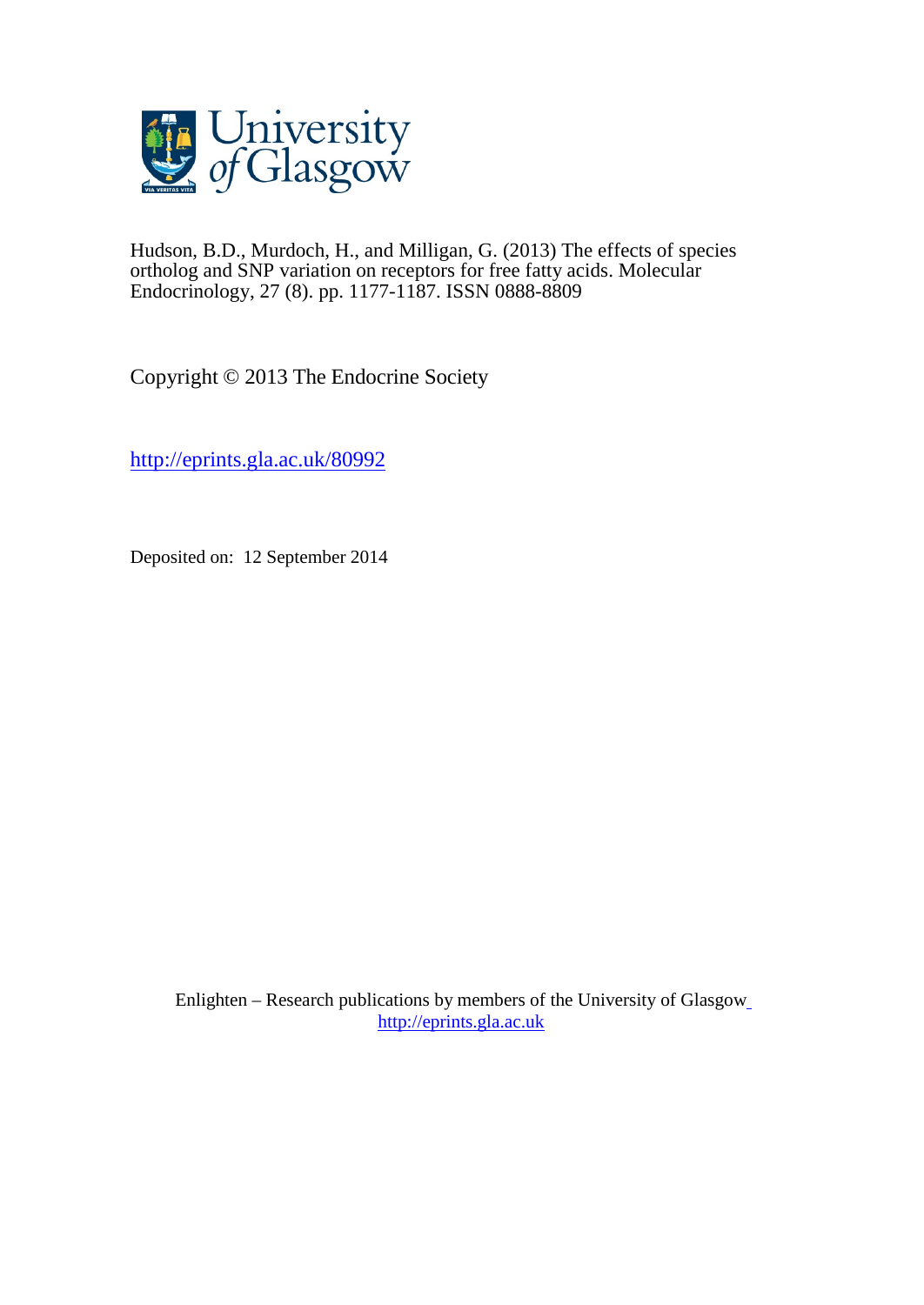# **Minireview: The Effects of Species Ortholog and SNP Variation on Receptors for Free Fatty Acids**

Brian D. Hudson, Hannah Murdoch, and Graeme Milligan

Molecular Pharmacology Group, Institute of Molecular, Cell, and Systems Biology, College of Medical, Veterinary, and Life Sciences, University of Glasgow, Glasgow G12 8QQ, Scotland, United Kingdom

Although it is widely assumed that species orthologs of hormone-responsive G protein-coupled receptors will be activated by the same endogenously produced ligand(s), variation in potency, particularly in cases in which more than 1 receptor responds to the same hormone, can result in challenges in defining the contribution of individual receptors in different species. This can create considerably greater issues when using synthetic chemical ligands and, in some cases, may result in a complete lack of efficacy of such a ligand when used in animal models of pathophysiology. In man, the concept that distinct responses of individuals to medicines may reflect differences in the ability of such drugs to bind to or activate single nucleotide polymorphism variants of receptors is more established as a concept but, in many cases, clear links between such variants that are associated with disease phenotypes and substantial differences in receptor ligand pharmacology have been more difficult to obtain. Herein we consider each of these issues for the group of free fatty acid receptors, FFA1-FFA4, defined to be activated by free fatty acids of varying chain length, which, based on their production by 1 tissue or location and action in distinct locations, have been suggested to possess characteristics of hormones. **(***Molecular Endocrinology* **27: 1177–1187, 2013)**

In recent years it has become apparent that a wide range of biomolecules previously considered simply as intern recent years it has become apparent that a wide range mediates of metabolic activity also act as key sensors of metabolic state and do so, at least in part, by activating members of the family of G protein-coupled receptors (GPCRs) (1, 2). This is true for molecules derived from each of dietary carbohydrate, lipid, and fiber, and on this basis, food had been described as a hormone (3). In many ways the capacity of simple biomolecules derived from the catabolism of food to signal nutritional status is both obvious and provides the most immediate means to initiate feedback loops. Moreover, the production of, for example, short-chain fatty acids (SCFAs) via fermentation of dietary fiber by the intestinal microbiota fulfills a key criterion for definition as a hormone because, as well as acting directly in the gut in which they are generated, these molecules function on cell types ranging from adipocytes to immune cells after transport throughout the systemic circulation.

The low potency of a number of these biomolecules at the GPCRs at which they are now considered to be the true endogenous regulators meant that their initial pairing with previously orphan GPCRs was met with a degree of skepticism because the potencies of the metabolic ligands to induce GPCR activation and therefore produce the modulation of secondary messenger levels and physiological function were much lower than is the case for many traditional circulating hormones and neuropeptides. For example, in initial efforts to identify ligands that activate the receptors GPR41 and GPR43 (now redesignated FFA3 and FFA2, respectively) (4), it was the recognition that the common feature of a number of apparently active ligands that shared little or no chemical similarity was that they were all present as acetate salts (5). This subsequently resulted in an appreciation that acetate, and other SCFAs including propionate and butyrate, activated these 2 GPCRs directly and were indeed the likely endogenously generated ligands of these receptors. Al-

ISSN Print 0888-8809 ISSN Online 1944-9917 Printed in U.S.A. Copyright © 2013 by The Endocrine Society Received April 5, 2013. Accepted May 9, 2013. First Published Online May 17, 2013

Abbreviations: Arg, arginine; FFA, free fatty acid receptor; GLP-1, glucagon-like peptide-1; GPCR, G protein-coupled receptor; GSIS, glucose stimulated insulin secretion; MAF, minor allele frequency; SCFA, short-chain fatty acid; SNP, single-nucleotide polymorphism.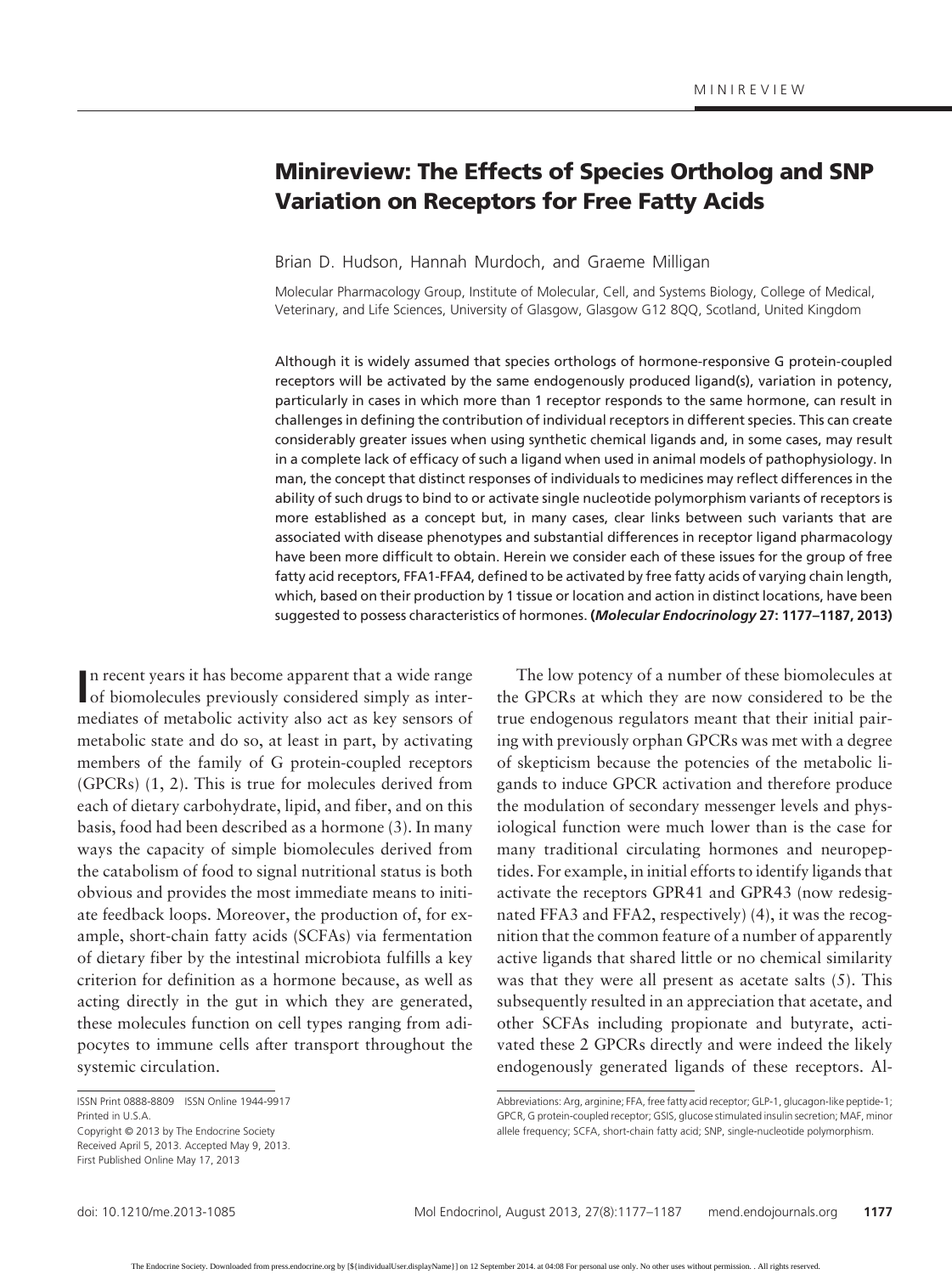though the potency of these molecules at both FFA2 and FFA3 is indeed modest, this is only to be expected, given their small size and resultantly low binding energy (6), and, of key importance, high concentrations of the SC-FAs, particularly acetate, are present in both the blood (7) and particularly in the gut lumen (8). This is consistent with steady-state levels of these ligands being sufficient to cause a degree of receptor activation and with changes in SCFA levels being able to modify cellular responsiveness.

### **The free fatty acid receptors**

The human genome encodes more than 800 GPCRs and approximately 350 of these have either been shown or are believed to be activated by endogenously produced ligands (9). Given the key roles of many of these in controlling major physiological responses, the development of synthetic chemical ligands that act as either agonists or antagonists of specific GPCRs has been integral to understanding the functions of individual receptors. Furthermore, as an extension of this, ligands at many GPCRs are major components of our armorium of medicines to mask or mitigate symptoms of disease.

Among the large number of GPCRs that respond to metabolic intermediates, 4 distinct receptors are currently accepted and defined by their ability to bind and to be activated by free fatty acids of varying chain length (4). Free fatty acid receptor (FFA)-1, FFA2, and FFA3 form a highly related family group. The genes encoding them are closely linked at chromosome 19q13.1 in man (4) and therefore presumably developed from a single common ancestor via gene duplication. Alignment of the protein sequences of these receptors, linked to an appreciation that each is activated by the relevant fatty acids but not the corresponding amides, suggested that conserved, positively charged residues within the 7-transmembrane helical domains that provide the common architectural feature of GPCRs, and located close to the extracellular surface, would be central to binding of the fatty acid ligands. Mutagenesis studies have defined the central role of a pair of arginine residues, 1 in transmembrane domain V and 1 in transmembrane domain VII, in coordinating the carboxylate moiety of the fatty acids (10, 11). Moreover, a conserved histidine residue in transmembrane domain IV and a second histidine (in FFA2 and FFA3, but an asparagine in FFA1) in transmembrane domain VI, also contribute to recognition of the carboxylate (10, 11). By contrast, FFA4 (previously designated GPR120), despite binding and being activated by an overlapping group of medium- and longer-chain fatty acids as FFA1, is not closely related in sequence to the other fatty acid receptors. However, as with FFA1, an arginine residue, in this case close to the extracellular face of transmembrane domain II, provides the interaction point for the carboxylate of the fatty acids (12, 13).

### **The expression pattern of free fatty acid receptors**

Even for poorly characterized GPCRs, expression patterns, at least as defined by the presence of appropriate mRNA transcripts, have provided suggestions of possible functional roles and hinted at potential disease associations. Indeed, studies based on transcript expression or promoter activity have been informative for the FFA family members as, for example, the high expression of FFA1 mRNA in pancreatic islets and in various enteroendocrine cells of the gut has been integral in identifying this receptor as a target for the treatment of type 2 diabetes (14, 15). Similarly, expression of FFA4 transcript in islets, gut, adipocytes, and macrophages (16 –18) has suggested that this might also be an equally appropriate target for the control of diabetes and hyperglycemia. Furthermore, the identification of the expression of the FFA2 transcript in the lower gut and colon as well as in a range of immune cells (5) has resulted in this receptor being considered as a possible target for inflammatory diseases of the bowel. By contrast, although FFA3 transcript is expressed in a number of immune cell types, it is present in many of these at relatively low and similar levels. Perhaps because of this, the therapeutic potential of targeting FFA3 is much less clear cut or discussed. Although expression studies based on the receptor transcript have been important, a need still remains for the development of immunological reagents that will allow for direct identification of FFA receptor protein expression in native cells and tissues. At the current time, such antibodies are generally of both limited availability and questionable specificity.

### **Synthetic ligands for free fatty acid receptors**

Knockout mouse models have been described for each of FFA1-FFA4 (19 –22), and these have both provided insight into the function of each receptor and suggested disease areas that might be treated by small molecule pharmacological medicines. However, the overlap of function of fatty acids that activate FFA2 and FFA3 (23) and, similarly, of those that activate FFA1 and FFA4 (24) means that selective synthetic ligands are required to fully understand the roles of each receptor in human cells and tissues and in animal models other than mouse.

At the current time, a surprisingly limited set of such tool compounds are available to the research community. Partially because FFA1 has attracted the most attention as a therapeutic target, there is the greatest number of ligands available from commercial sources for this receptor. These include the agonists GW9508 (25) and TUG-424 (26) as well as the antagonist GW1100 (25). By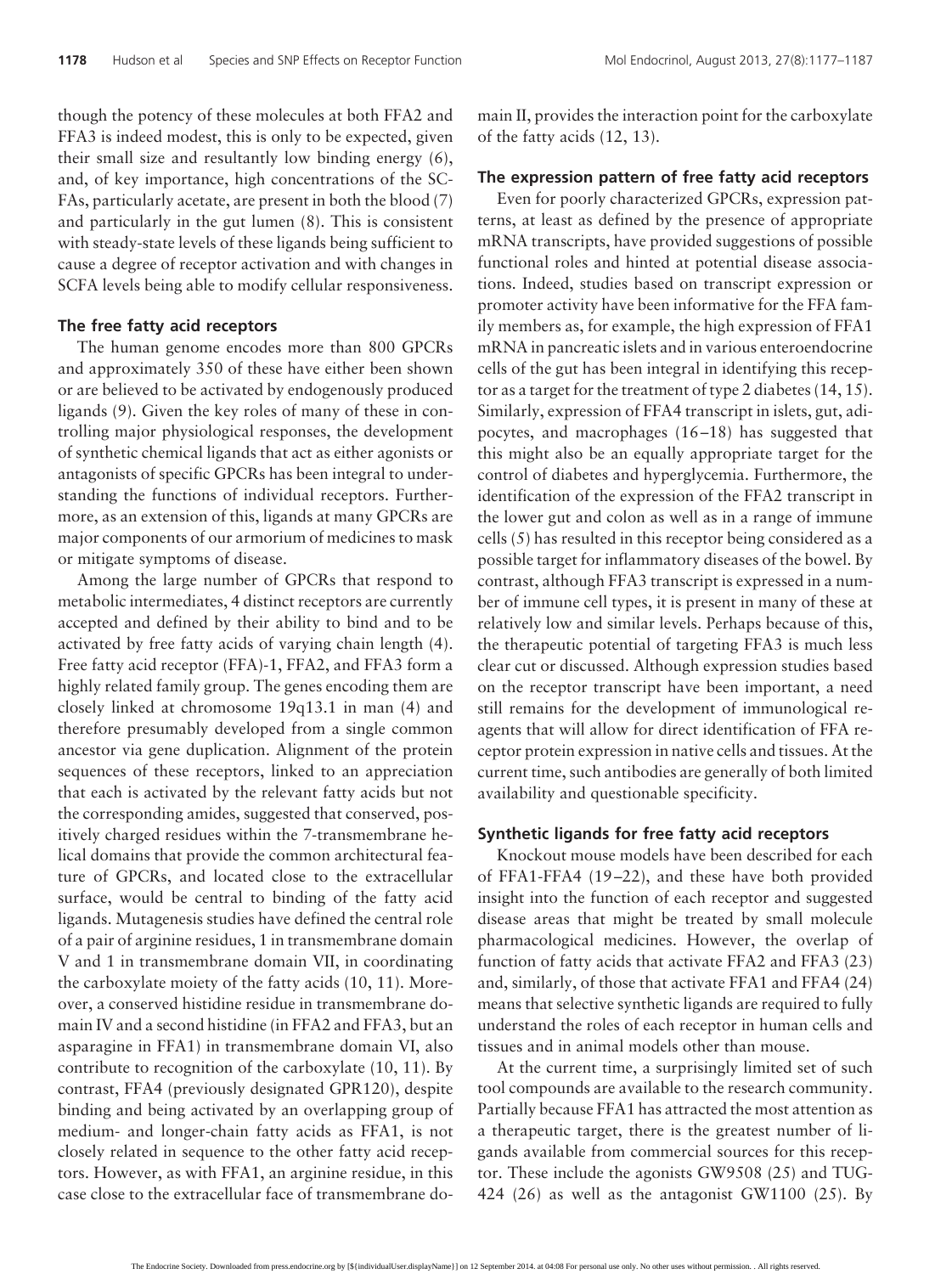contrast, markedly selective orthosteric ligands described in the primary literature for FFA2, including the agonist compound 1 [3-benzyl-4-(cyclopropyl-[4-(2,5-dichlorophenyl)thiazol-2-yl]amino)-4-oxobutanoic acid] (27) and the antagonist CATPB [(S)-3-(2-(3-chlorophenyl)acetamido)-4-[4-(trifluoromethyl)phenyl]butanoic acid] (27, 28) are not currently available from commercial sources but were synthesized for the published studies from details provided in the patent literature. No selective ligands for FFA3 have yet been published, whereas the only highpotency and highly selective ligand for FFA4, TUG-891, has, so far, been described in a single publication (13) and very recently has become available through commercial sources. Despite these current limitations, the developing interest in the potential therapeutic targeting of these receptors is likely to result in the wider availability of ligands in the future.

## **Species ortholog and single-nucleotide polymorphism variation in receptor pharmacology**

Although species orthologs of many GPCRs are highly similar in their ability to bind and respond to the endogenously produced ligands because there has been evolutionary pressure to maintain function, there are a number of examples in which physiological adaptation has resulted in variation in potency. An interesting example of this can be seen for FFA2. In comparisons of the responsiveness of human and bovine FFA2 with fatty acids of varying chain length, Hudson et al (29) noted the response of the bovine ortholog to longer chain-length fatty acids than the human receptor and the lower potency of the bovine receptor for acetate. Detailed analysis of these characteristics identified a single cysteine-glycine amino acid variation that was central to these differences (29). Moreover, the alignment of FFA2 from a wide range of species now available from genome sequencing projects indicated that this variation is seen in all suborder *Ruminantia* species including the goat, sheep, yak, and zebu. This suggests that FFA2 from these species will likely show the same, distinct pharmacology as recorded for the cow, although it may be some time before this prediction is tested directly. Interestingly, this may reflect a physiological adaptation to diet as the rumen of cow and, particularly, sheep contains very high concentrations of SC-FAs (30). Moreover, as discussed later, there is marked variation in potency and/or affinity at each of FFA1 and FFA2 from different species of various synthetic ligands.

In addition to variations in ligand potency between species orthologs, the possibility also exists that species orthologs of a receptor may couple with differing efficiencies to their downstream effectors, thus adding another level of complexity that should be considered. For exam-

ple, we find that although both the human and bovine orthologs of FFA2 efficiently recruit  $\beta$ -arrestin-2 as measured in a bioluminescence resonance energy transferbased assay, we have been unable to detect  $\beta$ -arrestin-2 recruitment to either the mouse or rat orthologs of FFA2 in this same assay (unpublished observation, B Hudson, and G Milligan). Although it is unclear whether this represents a fundamental difference in the ability of the species orthologs to recruit  $\beta$ -arrestin-2 or instead simply a limitation of the assay format, this clearly highlights that verifying the activity of ligands across multiple assay end points at species orthologs of these receptors is critical. An appreciation and an understanding of the basis of ligand selectivity between species are central to defining the issues that might limit interpretation of the effectiveness or otherwise of various ligands in animal models of disease or in cells and tissues isolated from different species. A number of other GPCRs display marked variation between species in response to various synthetic ligands, and recent reviews of this issue on both the receptors for histamine (31) and GPR35 (32) provide useful insight.

Even within species, and of particular relevance to the development and prescription of effective medicines in man, variation in the sequence of the same GPCR between individuals, resulting from nonsynonomous single nucleotide polymorphisms (SNPs), can result in substantial differences in pharmacology and function of the receptor. The contribution of this to stratified medicine and the successful use of therapeutics has been dominated to date by variation in the function and capacity of enzymes involved in drug metabolism (33). However, variations in pharmacology can also contribute, and GPCRs are often linked to disease via such SNPs in genome-wide association studies (34).

### **Free fatty acid receptor 1**

Of the members of the free fatty acid receptor family, it is FFA1 that has received by far the most attention to date. This is due in large part to its high level expression in pancreatic islet  $\beta$ -cells and its ability to enhance glucose stimulated insulin secretion (GSIS) (14). In addition to this well-established direct effect on insulin secretion in  $\beta$ -cells, FFA1 agonists have also been found to stimulate glucagon-like peptide-1 (GLP-1) release from enteroendocrine cells (15, 35), and it has been demonstrated that at least part of the beneficial effect of FFA1 agonists on glycemic control involves indirect actions mediated by GLP-1 (36). Not surprisingly, given its effects on GSIS and GLP-1, there has been significant interest in FFA1 as a novel target for the treatment of type 2 diabetes, and indeed, at least 1 FFA1 agonist, TAK-875, has now progressed through phase II clinical trials with generally fa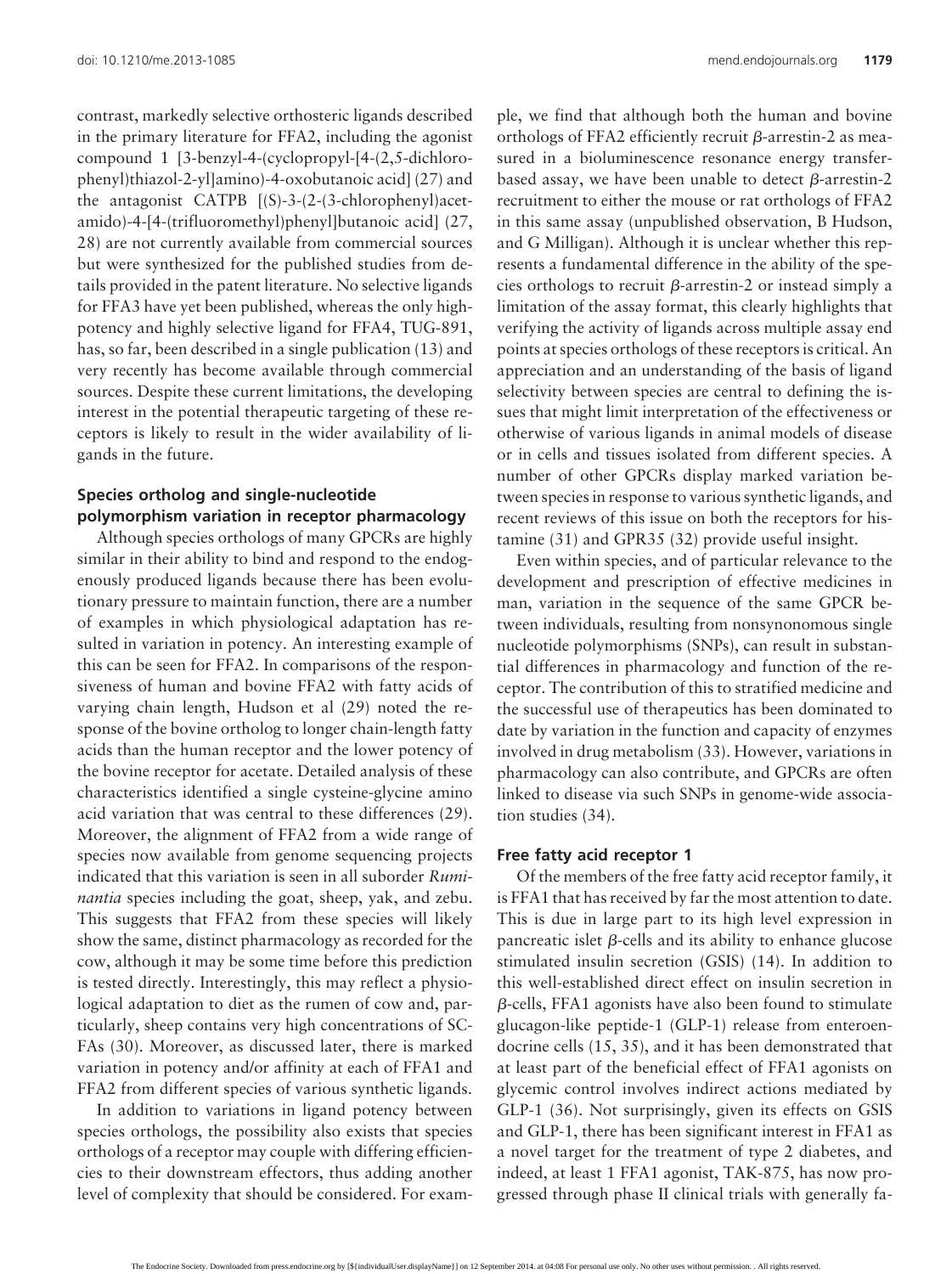vorable results (37, 38). However, despite its promise as a therapeutic target, a number of factors, including SNPs in human FFA1, conflicting results from knockout studies, differences in species ortholog pharmacology, and differential biological outcomes of FFA1 agonists between species have presented challenges and complicate the use of animal models to study this receptor.

### **FFA1 polymorphisms**

An examination of the 1000 genomes project database (39) identifies 29 missense variants of human FFA1. Of these, only Arg211His has a minor allele frequency (MAF) greater than 1%, in which the arginine (Arg) variant is the minor allele with an MAF of 18.2% (Table 1). One early study examining the effect of the Arg211His polymorphism in Japanese men indicated that individuals homozygous for the less common Arg variant had reduced serum insulin and  $\beta$ -cell function, suggesting that this polymorphism may contribute to insulin secretion capacity (40). However, a second study found that this polymorphism did not contribute to insulin release assessed through oral glucose tolerance tests (41), and both studies found no differences in allelic frequency between healthy and diabetic individuals. Furthermore, at least 2 in vitro studies have now examined the pharmacology of the Arg211His variant and found no measurable effect on FFA1 function (41, 42).

In addition to the relatively common Arg211His polymorphism, several rare human polymorphisms of FFA1 have also been examined. For example, 1 study reported that the MAF of a Gly180Ser polymorphism continuously increased from nonobese (0.42%) to moderately obese (1.07%) to severely obese (2.60%) individuals (43).

**Table 1.** Open Reading Frame SNPs of Human FFA1- FFA4 That Have Been Linked With Disease or Show Minor Allele Frequency Greater Than 1%

| Variant                          | Minor<br><b>Allele</b> | MAF,<br>% |
|----------------------------------|------------------------|-----------|
| FFA1                             |                        |           |
| Asp175Glu                        | Glu                    | 0.2       |
| Gly180Ser                        | Ser                    | 0.2       |
| Arg211His                        | Ara                    | 18.2      |
| FFA <sub>2</sub>                 |                        |           |
| lle46Val                         | Val                    | 1.0       |
| Leu211His                        | His                    | 3.6       |
| FFA3                             |                        |           |
| Gln7His                          | His                    | 5.6       |
| Arg45His                         | His                    | 18.5      |
| FFA4                             |                        |           |
| Arg67Cys                         | Cys                    | 14.9      |
| Arg254His/Arg270His <sup>a</sup> | His                    | 0.7       |

<sup>a</sup> Polymorphism is at position 254 in short isoform of FFA4 and 270 in long isoform.

Oral glucose tolerance testing of individuals with this polymorphism indicated that insulin secretion was significantly reduced in individuals with the minor Ser allele, whereas in vitro experiments suggested that this FFA1 variant resulted in a receptor with greatly reduced function in a  $Ca^{2+}$  mobilization assay (43). However, a subsequent study failed to reproduce this reduced function in vitro (42). A second rare polymorphism, Asp175Asn, has also been described to reduce the efficacy of FFA1 in vitro (41), although as with the other FFA1 polymorphisms, contradictory results found that the pharmacology of this variant is not different from the wild type (42). These studies have not, however, examined any potential variation in function of the synthetic ligands that are currently undergoing clinical trials, eg, TAK-875, and it would certainly be of considerable interest to examine this directly.

In addition to the missense polymorphisms, there are also 2 SNPs upstream of the FFA1 gene (rs1978013 and rs1978014) that have been associated with  $\beta$ -cell function (44). Although this study did not find a statistical link between either of these SNPs and type 2 diabetes alone, the haplotype consisting of the T and G alleles did confer protection (44). Taken together, although several studies have examined polymorphisms of FFA1, there is at present no clear evidence indicating that any of these significantly alter FFA1 function or increase risk of obesity and type 2 diabetes.

### **Species ortholog variation in pharmacology at FFA1**

Although the most studied of the free fatty acid GP-CRs, little work has examined potential differences in the pharmacology between human and rodent orthologs of FFA1 in detail and the possible implications of this for preclinical assessment of FFA1 ligands. In cases in which agonists have been compared between the human and rodent, perhaps not surprisingly, given that drug development programs are typically designed to optimize ligands for the human receptor, most synthetic agonists of FFA1 have been found to be between 2- and 10-fold more potent in functional assays at human FFA1 compared with either the mouse or rat orthologs  $(45-47)$ . One exception is a series of thiazolidinedione ligands developed by Merck, which were found to be 4- to 6-fold more potent at the mouse than the human receptor (48). Although binding assays to obtain more direct measures of ligand affinity have been challenging with the free fatty acid receptors, at least in part due to the marked lipophilicity of many of the available ligands, such studies have been carried out with the clinical candidate TAK-875, and indeed, the affinity of this compound was found to be approximately 3.5-fold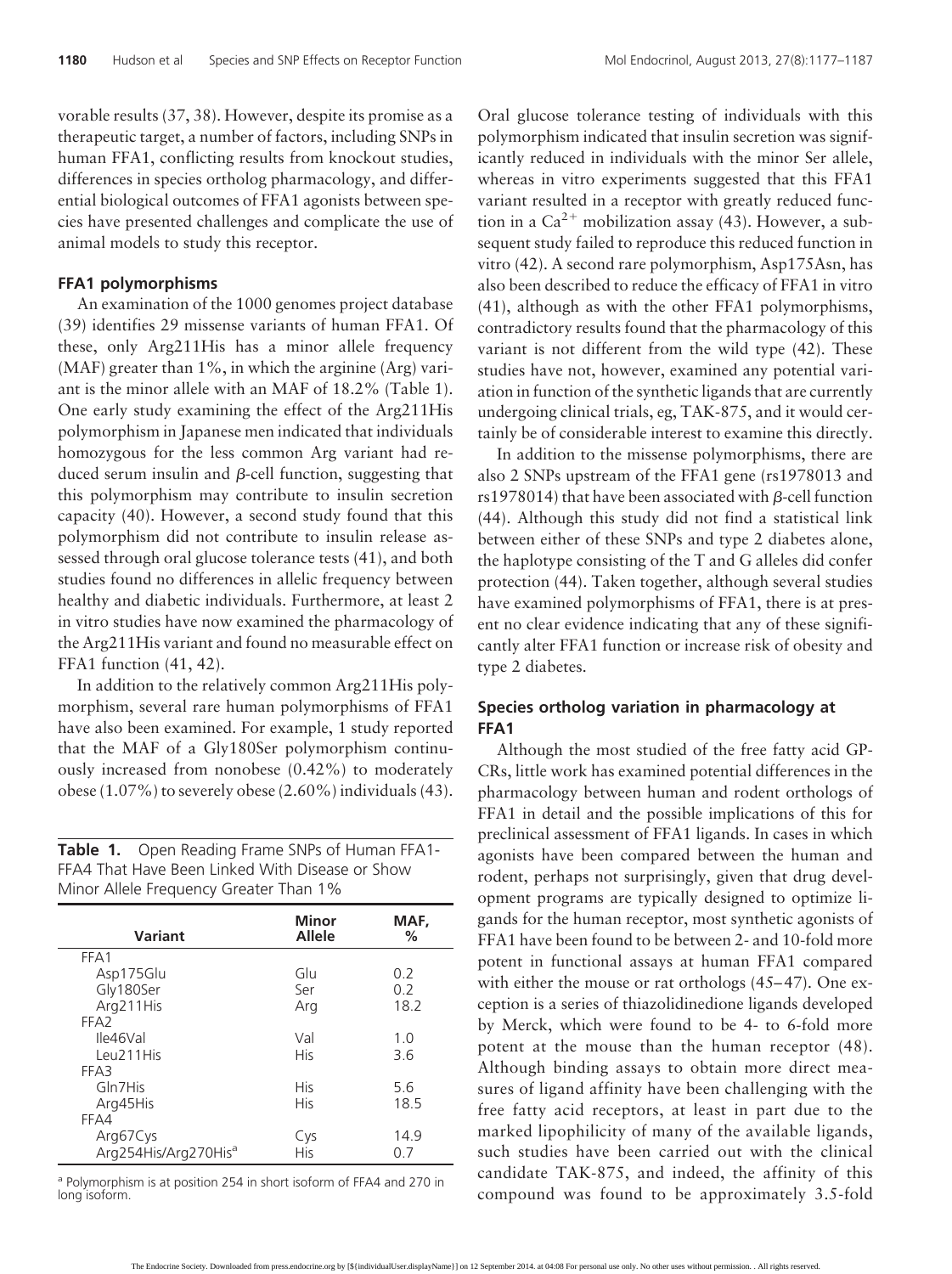higher at the human (dissociation constant  $= 0.038$  $\mu$ M) than at the rat (0.14  $\mu$ M) FFA1 (49).

At least 2 chemical series of FFA1 antagonists have also now been described; one by GlaxoSmithKline (GW1100) (25) and the other by Pfizer (50). Although both series have been successfully used to block FFA1 responses in rodent insulinoma cell lines (25, 51), we find that, at least in a  $Ca^{2+}$  mobilization assay, although GW1100 has similar activity at human and rodent orthologs, the Pfizer compounds are significantly human selective (Figure 1), suggesting that there are likely to be significant species ortholog issues to be considered when using these FFA1 antagonists in nonhuman systems.

In addition to differences in basic ligand pharmacology between species, several other factors have complicated the study of FFA1 function in rodent systems. For example, although TAK-875 has been found to suppress glucagon release from isolated pancreatic rat islets, in the same study, it was found to have no such effect on glucagon secretion from human islets (52). Another factor that has greatly complicated the understanding of FFA1 function in rodent systems has been the fact that knockout mouse models of this receptor have often given confusing or conflicting results. In particular, although FFA1 knockout lines have generally confirmed that fatty acids mediate acute enhancement of GSIS through FFA1 (53), knockout models have been less clear on whether the chronic inhibitory effect of fatty acids on GSIS also reflects activation of FFA1. In one study FFA1 knockout mice were protected from the negative effects of chronic exposure to fatty acids (53), whereas other studies have found this not to be the case (19, 48, 54, 55). These conflicting results led to speculation that either FFA1 agonists or antagonists might be useful therapeutically. This controversy highlights the need for selective pharmacological tool compounds with good activity at rodent receptor orthologs suitable for in vivo work to complement and confirm the results of knockout studies.

#### **Free fatty acid receptor 2**

Both FFA2 and FFA3 are activated by binding of SC-FAs, although there are distinct differences in potency of the SCFAs at these receptors  $(5, 29)$ . FFA2 is activated by high micromolar or millimolar SCFA concentrations, most notably acetate (C2) or propionate (C3), and substantially less so by caproate (C6) and formate (C1). A rank order of SCFA potency at FFA2 has been described as C2 = C3 > C4 > C6 > C5 > C1 (5, 57).

FFA2 is most highly expressed in immune cells, including neutrophils, monocytes, and polymorphonuclear cells (5), stimulating immune cell recruitment in inflammatory responses (57, 58). It is also present in adipose tissue and primary adipocytes, in which it promotes adipogenesis by increasing lipid accumulation (59) and inhibiting lipolysis (60). FFA2 expression in the enteroendocrine L cells mediates SCFA-induced GLP-1 release (61). FFA2 is also present in pancreatic islets, specifically the  $\beta$ -cells, although its role in  $\beta$ -cell function remains unclear (62). Studies with FFA2 knockout mice have shown that these animals have improved glucose control, reduced body fat mass, and increased insulin sensitivity (63). However, in an acute model of colitis, 2 separate studies have reported conflicting results with FFA2 knockouts, in that one showed reduced (20) and the other showed heightened inflammatory responses (58). Altogether these observations indicate an importance of FFA2 function in the im-



Figure 1. Species ortholog selectivity of FFA1 antagonists. Concentration-response inhibition curves were generated for either GW1100 (A) (25), or an antagonist from the Pfizer chemical series (B) (50) against a 300- $\mu$ M concentration of TUG-424 (26) using a Ca<sup>2+</sup> mobilization assay in Flp-In T-REx 293 cells designed to express either human (black lines) or mouse (gray lines) FFA1. Compound structures for the antagonists are shown as inserts. For GW1100, similar pIC<sub>50</sub> values are observed for human (6.48  $\pm$  0.17) and mouse (6.05  $\pm$  0.07) orthologs, whereas, in contrast, the Pfizer compound is approximately 100-fold selective for the human ortholog, with pIC<sub>50</sub> values of 6.85  $\pm$  0.12 at human compared with 4.73  $\pm$ 0.09 at mouse. hFFA1, human FFA1; mFFA1, mouse FFA1.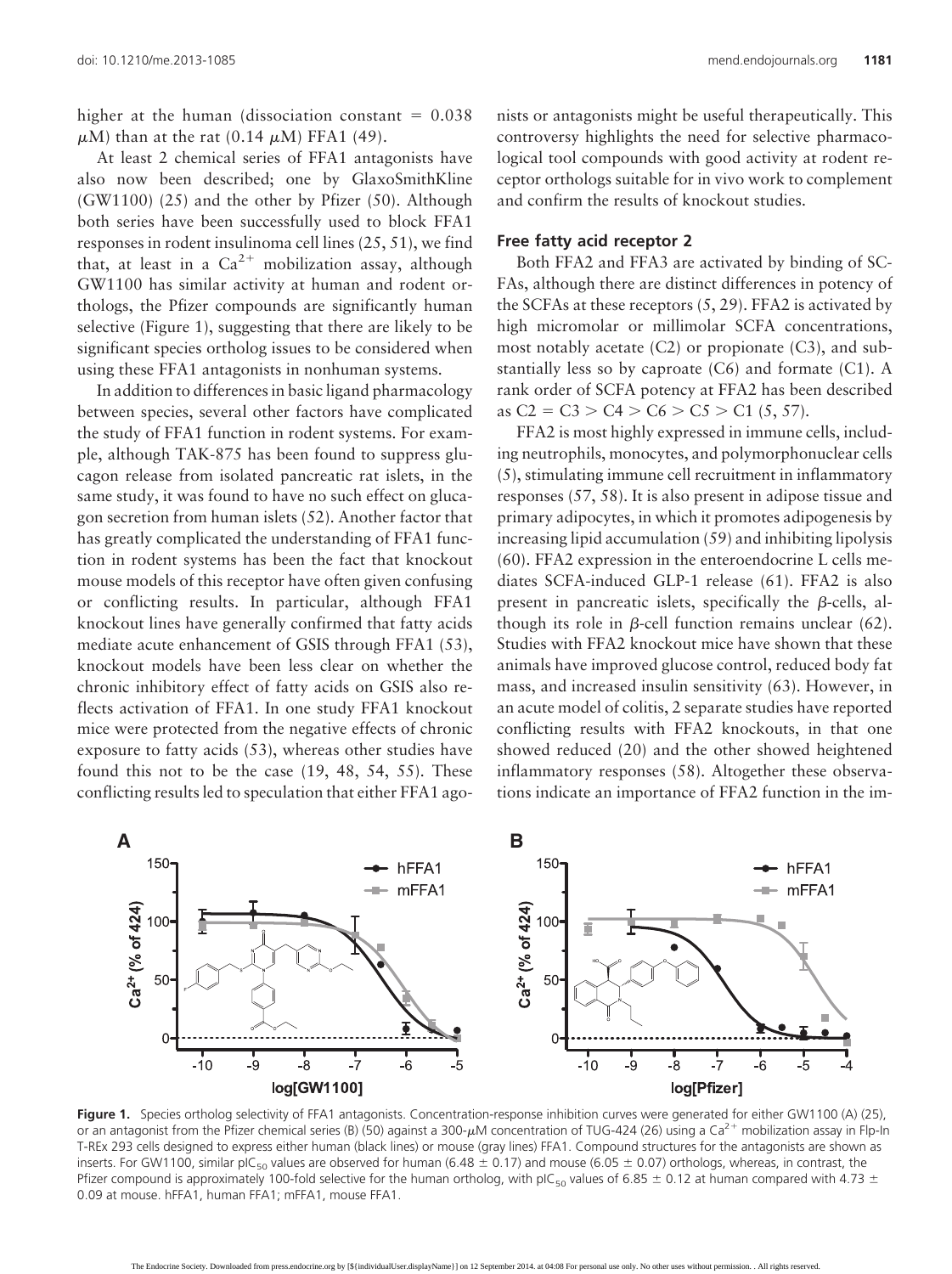mune system and metabolism. Selective FFA2 ligands could therefore be of therapeutic benefit.

### **Free fatty acid receptor 3**

FFA3 is activated preferentially by the SCFAs propionate  $(C3)$ , butyrate  $(C4)$ , and valerate  $(C5)$ , with a rank order potency of  $C3 = C4 = C5 > C6 > C2 > C1$  (5). Although FFA2 and FFA3 share the same endogenous ligands, ligand activation of these receptors initiates different signaling pathways. FFA3 couples solely to  $Ga_{i\prime}$ signaling, whereas FFA2 signals via G $\alpha_{i/0}$  and G $\alpha_{q}$ , pathways (4). FFA3 expression is widespread, but its function in many of these tissues is unknown. A recent study has uncovered a role for FFA3 expressed in the sympathetic ganglion in controlling energy expenditure in the fed state and during fasting (64). Sympathetic outflow is dysregulated in metabolic disorders such as obesity, thus making FFA3 a potential drug target for the treatment of such conditions.

Early FFA3 studies reported that the receptor is highly expressed in adipose tissue and in adipocyte cell lines (5). Furthermore, Xiong et al (65) demonstrated that propionate-induced leptin production from adipocytes is mediated by FFA3. These observations have since proved to be controversial, with many conflicting reports as to whether FFA3 and/or FFA2 is expressed in adipose tissue and adipocytes (21, 59, 66). A more recent study has now determined that leptin production in response to SCFAs is mediated by FFA2, not FFA3 (66). Data from FFA3 $^{-/-}$ mouse studies have also generated conflicting observations in terms of the animals' glucose tolerance levels and body fat mass (21). It is evident that FFA3 knockdown or knockout can be associated with concomitant down-regulation of FFA2 expression (66), thus making data interpretation difficult. FFA3-selective ligands would therefore be useful tools in such investigations to dissect FFA2 vs FFA3 responses in tissues in which these receptors are coexpressed.

FFA3 has been shown to be expressed in pancreatic  $\beta$ -cells and the insulin-producing  $\beta$ -cell lines, MIN6, NIT-1, and  $\beta$ TC-6 (62, 66). A patent detailing a group of FFA3 agonists and antagonists/inverse agonists cites that these FFA3 ligands can modulate  $\beta$ -cell function, eliciting either inhibitory (FFA3 agonists) or stimulatory (FFA3 antagonists/inverse agonists) effects on insulin secretion (67). The therapeutic potential of FFA3-selective ligands in metabolic disorders may therefore be an encouraging prospect.

### **Species ortholog variation in pharmacology at FFA2 and FFA3**

The development of novel selective ligands for FFA2 and FFA3 has been complicated further by recent obser-

vations describing pharmacological variation between the human and rodent orthologs of these receptors (28). Rodents are routinely used in GPCR drug development to assess the function and efficacy of potential therapeutic drugs, which means that variation in pharmacology between species is likely to confound interpretation of potential drug efficacy. Mammalian species GPCR orthologs are assumed to respond to the same ligands. However, for modulatory GPCRs such as FFA2 and FFA3, which respond to a number of ligands, the potencies and rank order of function may differ between species, which is certainly true for the bovine FFA2 ortholog, as described earlier (29).

For the human orthologs, acetate (C2) is reported to be approximately 20-fold more potent at human FFA2 than human FFA3, whereas propionate (C3) is equally potent at the 2 receptors. On this basis, C2 has been described as FFA2 selective, whereas C3 is considered nonselective. In a recent pharmacological analysis of the mouse orthologs, we found significant differences in C2/C3 selectivity and ligand potencies from those of the human orthologs (28). In  $\left[^{35}S\right]GTP\gamma S$  binding assays, C2 was found to be nonselective at mouse FFA2 and mouse FFA3, whereas C3 was approximately 12-fold more selective for mouse FFA3 over mouse FFA2. This altered selectivity to C2 and C3 was as a direct result of changes in SCFA potency at the mouse ortholog. The orthologs at which the SCFAs were most potent, human FFA2 and mouse FFA3, displayed high levels of constitutive activity, whereas the orthologs with lower SCFA potency, mouse FFA2 and human FFA3, showed limited constitutive activity. Constitutive activity and associated SCFA potency of the species orthologs was shown to be regulated by the absence (human FFA2 and mouse FFA3) or presence (mouse FFA2 and human FFA3) of an extracellular ionic lock interaction between a nonconserved acidic residue of the second extracellular loop and arginine residues within the orthosteric binding pocket (28). As proof of this, the ligand-independent activity of the species orthologs could be reversed by performing reciprocal mutations of the nonconserved acidic residue, which tended to yield corresponding changes in SCFA potency.

Acetate is often used in studies as a FFA2-selective agonist to differentiate between human FFA2 and human FFA3 signaling in cells that coexpress these receptors (57). It has also been used in rodent studies as an indicator of FFA2 activity (66). As we have now shown, C2 is actually nonselective between mouse FFA2 and mouse FFA3, so it is extremely difficult to assess the functional contributions of FFA2 vs FFA3 using endogenous ligands. Studies with knockout mice have proved more useful in defining FFA2 and FFA3 function, although it is clear that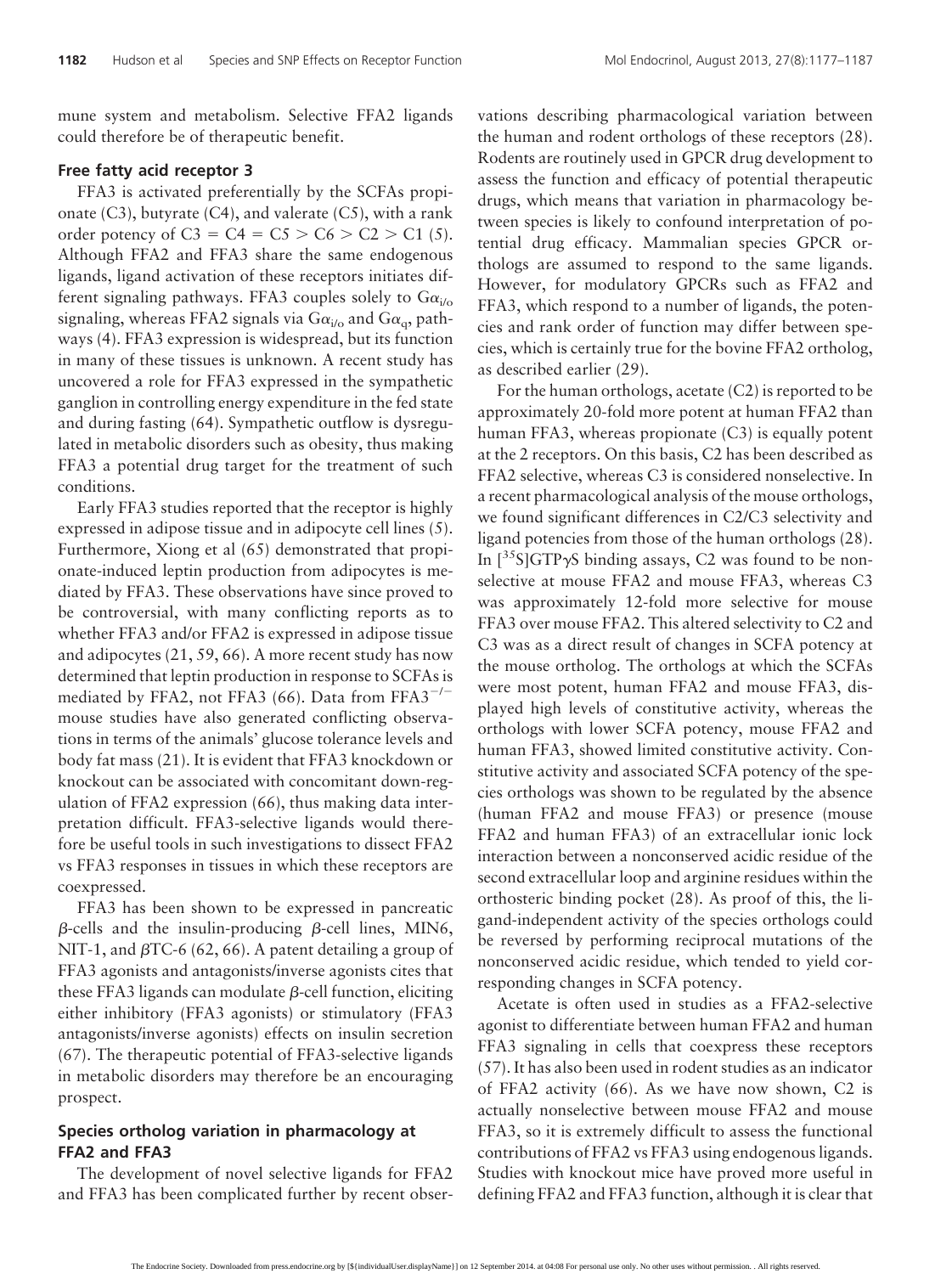| FFAR3<br>GPR42 | MDTGPDQSYFSGNHWFVFSVYLLTFLVGLPLNLLALVVFVGKLORRPVAV<br>MDTGPDOSYFSGNHWFVFSVYLLTFLVGLPLNLLALVVFVGKLRCRPVAV     | 50<br>50   |
|----------------|--------------------------------------------------------------------------------------------------------------|------------|
| FFAR3<br>GPR42 | DVLLLNLTASDLLLLLFLPFRMVEAANGMHWPLPFILCPLSGFIFFTTIY<br>DVLLLNLTASDLLLLLFLPFRMVEAANGMHWPLPFILCPLSGFIFF         | 100<br>100 |
| FFAR3<br>GPR42 | LTALFLAAVSIERFLSVAHPLWYKTRPRLGQAGLVSVACWLLASAHCSVV<br>LTALFLAAVSIERFLSVAHPLWYKTRPRLGQAGLVS<br>VACWLLASAHCSVV | 150<br>150 |
| FFAR3<br>GPR42 | YVIEFSGDISHSQGTNGTCYLEFRKDQLAILLPVRLEMAVVLFVVPLIIT<br>YVIEFSGDISHSQGTNGTCYLEFWKDQLAILLPVRLEMAVVLFVVPLIIT     | 200<br>200 |
| FFAR3<br>GPR42 | SYCYSRLVWILGRGGSHRRORRWAGILLAATLLNFLVCFGPYNVBHVVGYI<br>SYCYSRLVWILGRGGSHRRQRRWAGIWAATLLNFLVCFGPYNV\$HVVGYI   | 250<br>250 |
| FFAR3<br>GPR42 | CGESPAWRIYVTLLSTLNSCVDPFVYYFSSSGFQADFHELLRRLCGLWGQ<br>CGESPVWRIYVTLLSTLNSCVDPFVYYFSSSGFQADFHELLRRLCGLWGQ     | 300<br>300 |
| FFAR3<br>GPR42 | WQQESSMELKEQKGGEEQRADRPAERKTSEHSQGCGTGGQVACAES<br>WQQESSMELKEQKGGEEQRADRPAERKTSEHSQGCGTGGQVACAEN             |            |

**Figure 2.** Comparisons of the sequence variation of FFA3 and GPR42. Amino acid sequences corresponding to human FFA3 and human GPR42 were aligned using the ClustalW algorithm. The 6 polymorphic variants are highlighted in boxes (solid). Predicted transmembrane regions are boxed (dashed). Accession numbers are as follows: FFA3, O14843; and GPR42, O15529.

C2 cannot be used in these mouse models to imply FFA2 specific function. Furthermore, as described earlier, there have been some conflicting observations from knockout mouse models of FFA2 and FFA3, thus making it difficult to determine whether a positive or negative modulator of receptor function would be of therapeutic value. To address such issues, selective potent ligands that can effectively discriminate between FFA2 and FFA3 in both human and rodent experimental systems are required.

#### **FFA2 polymorphisms**

There are 40 FFA2 missense variants detailed in the 1000 genomes project database (39). The Leu211His allele is the most common verified variant with a MAF value of 3.6% (Table 1). At present there are no reports of this polymorphism being of functional significance or being associated with any disease/clinical phenotype. However, such a deleterious change in amino acid composition could possibly impact receptor function. Given its position within the receptor's third intracellular loop, the Leu211His variation would appear most likely to alter G protein coupling. Also of note is a rarer missense variant, Arg255Gln. The Arg residue at this position is a conserved polar residue at the upper face of transmembrane domain VII, which tethers SCFAs to their binding site. Expression of this minor allelic variant would therefore be anticipated to be unresponsive to endogenous ligands and hence behave as a knockout.

### **FFA3 polymorphisms**

In addition to FFA1, FFA2, and FFA3, an additional, structurally related, GPCR sequence, GPR42, is encoded in tandem at the same position on human chromosome 19q13.1 (68). *GPR42* is thought to have arisen by tandem duplication of FFA3 (GPR41). FFA3 and GPR42 share 98% sequence identity, differing at only 6 amino acid positions (Figure 2), but GPR42 has been reported to be inactive and a potential pseudogene (5). Amino acid position 174 is responsible for determining functionality of FFA3 and GPR42 because mutation of Arg174 (found in FFA3) to Trp174 (found in GPR42) makes the receptor nonresponsive to SCFAs (5). The reciprocal mutation in GPR42 is sufficient to restore partial functional responsiveness. Although originally

thought to be an inactive pseudogene, the 6 amino acid differences between FFA3 and GPR42 are now known to be polymorphic variants (69).

A genotyping study of the GPR41 FFA3 and GPR42 alleles from a population of more than 100 subjects revealed that the functional Arg174 allele was detected in 61% of those subjects at the GPR42 locus (69). Based on this study, it is likely that a substantial proportion of the population encode an active GPR42 variant. Coexpression of FFA3 with an active variant of GPR42 could therefore influence an individual's response to FFA3 ligands. Furthermore, the discovery that GPR42 may encode a functional gene has important implications for previous FFA3 expression studies. Techniques for determining mRNA expression, including Northern blot analysis, TaqMan, and RT-PCR, would fail to discriminate between FFA3 and GPR42 mRNA transcripts. Thus, previously reported FFA3 mRNA expression data could represent composites of GPR41 and GPR42 expression.

The 1000 genomes project database (39) also details 51 missense variants of FFA3. The most common allelic variant is Arg45His, with a MAF score of 18.5% (Table 1). Amino acid position 45 is one of the nonconsensus residues between FFA3 and GPR42. The His45 minor allele of FFA3 was reported in 1 subject in the original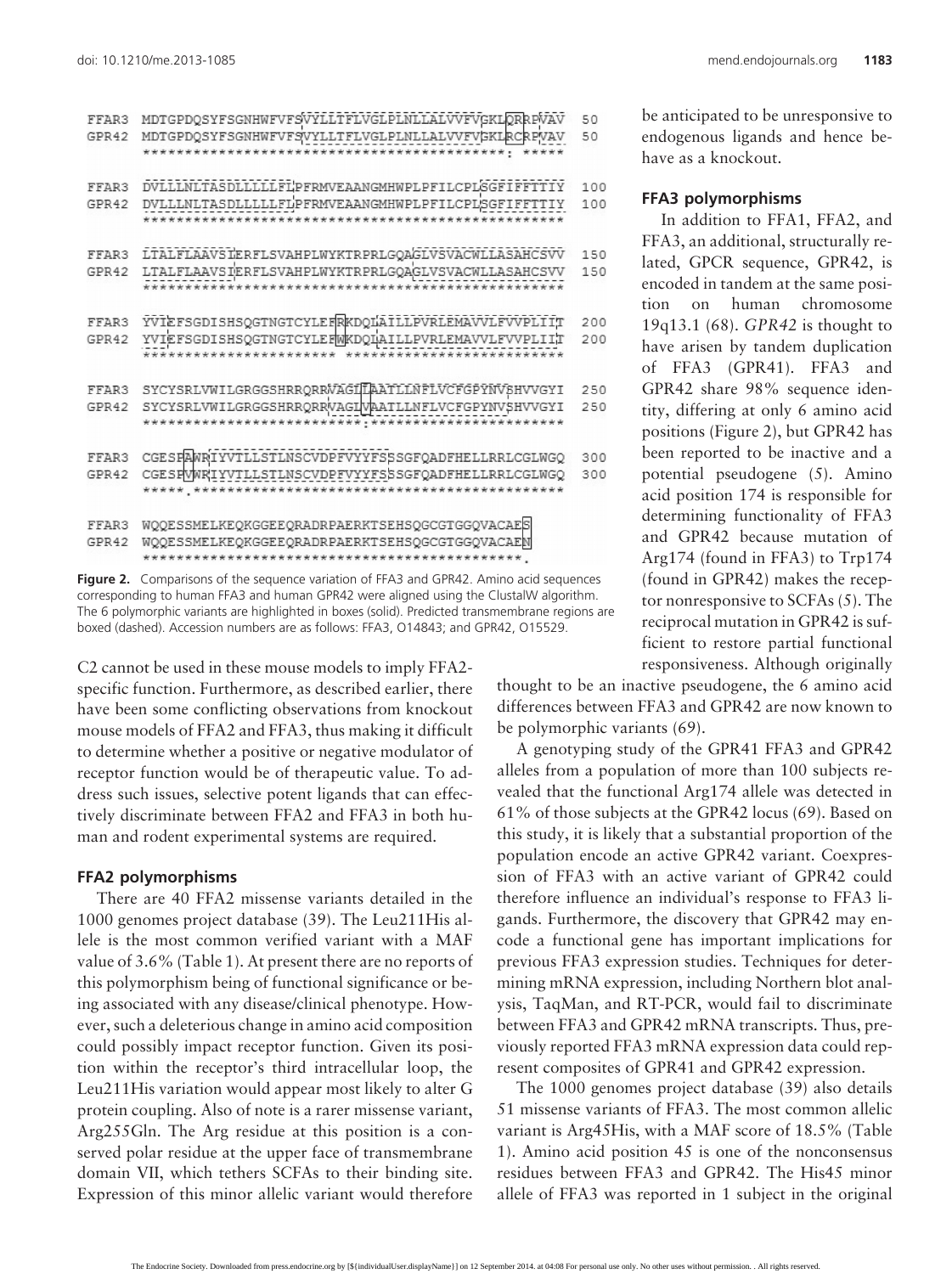FFA3/GPR42 genetic study (69). This allele is also found in a number of expressed sequence tag clones (GenBank accession number CF147780). It is likely that the His45 allele is a benign variant because interchange with the GPR42 allele at this site, Arg45Cys, did not alter FFA3 function as determined previously (5).

Two relatively rare described missense variants, Asp158Asn and Arg185Gln, would be expected to have significant consequential effects on FFA3 function. We have previously shown that FFA3 residue Asp158 is involved in forming an ionic lock interaction between arginine residues in the SCFA binding pocket that limit ligand-independent activation of the receptor (28). The mouse ortholog, which displays marked constitutive activity, has an Asn residue at this position. Expression of the Asp158Asn allele in humans would therefore yield a FFA3 receptor with increased constitutive activity and potential ligand potency for the endogenous agonist ligands. Arg185 of FFA3 is conserved between FFA1-FFA3 and is critical for ligand recognition and anchoring of the carboxylate moiety of the SCFAs to the binding pocket (10, 11). Mutation at this site has been shown to ablate SCFA interactions. On this basis, the Arg185Gln variant would be anticipated to be nonresponsive to SCFAs.

### **Free fatty acid receptor 4**

Although, as noted earlier, lacking substantial homology with the other members of the FFA receptor family, FFA4 is activated by similar long-chain fatty acid ligands as FFA1. Although FFA4 expression has been reported in pancreatic islets and  $\beta$ -cell lines (18, 62), unlike FFA1, there is currently no evidence that FFA4 directly stimulates insulin secretion in these cells. Instead, FFA4 activation appears to affect islet function and insulin secretion through 2 independent mechanisms: 1) stimulation of GLP-1 release from gut enteroendocrine cells (16) and 2) protecting against cell death in pancreatic islet  $\beta$ -cells (18). In addition to these indirect effects on islet function and insulin secretion, FFA4 is also expressed in immune cells, shows antiinflammatory properties, and appears to protect against insulin resistance (17). Considering each of these factors, FFA4 has received increasing interest in recent years as a possible therapeutic target for type 2 diabetes and obesity.

### **FFA4 polymorphisms and isoforms**

At least 31 missense polymorphisms are described for FFA4 in publically available databases (39). However, of these, only the Arg67Cys polymorphism shows a MAF greater than 1% (14.9%) (Table 1). One study examining this polymorphism found no difference in pharmacology between it and wild-type FFA4 and only a weak trend toward an association between the polymorphism and obesity in humans [odds ratio 1.16] (22). In contrast, the same study also identified a second, less common, Arg254His (Arg270His in the long isoform of FFA4; see later text) polymorphism (MAF =  $0.7\%$ –3%) that appeared to be strongly associated with obesity (odds ratio odds ratio 1.62). Examination of the in vitro properties of this polymorphism indicated that the less common His allele greatly reduced receptor function (22). Findings that individuals with a reduced functional form of FFA4 are prone to obesity are further supported by animal work demonstrating that mice lacking FFA4 develop more severe obesity and insulin resistance than their wild-type counterparts after being fed a high-fat diet (22).

In addition to the polymorphisms, 2 splice variant isoforms of FFA4 have also been described, varying by the



**Figure 3.** Comparison of FFA4 agonists at human and mouse orthologs. Concentration-response curves were generated for FFA4 agonists  $\alpha$ linolenic acid (aLA), GW9508 (25), TUG-424 (26), and TUG-891 (13) using a bioluminescence resonance energy transfer-based  $\beta$ -arrestin-2 recruitment assay in human embryonic kidney 293 cells transfected with either the human (A) or mouse (B) orthologs of FFA4. Although compounds displayed somewhat higher potency at the mouse ortholog, the rank order of potency of TUG-891  $>$  GW9508  $>$  TUG-424  $>$  aLA was maintained between species. hFFA4, human FFA4; mFFA4, mouse FFA4.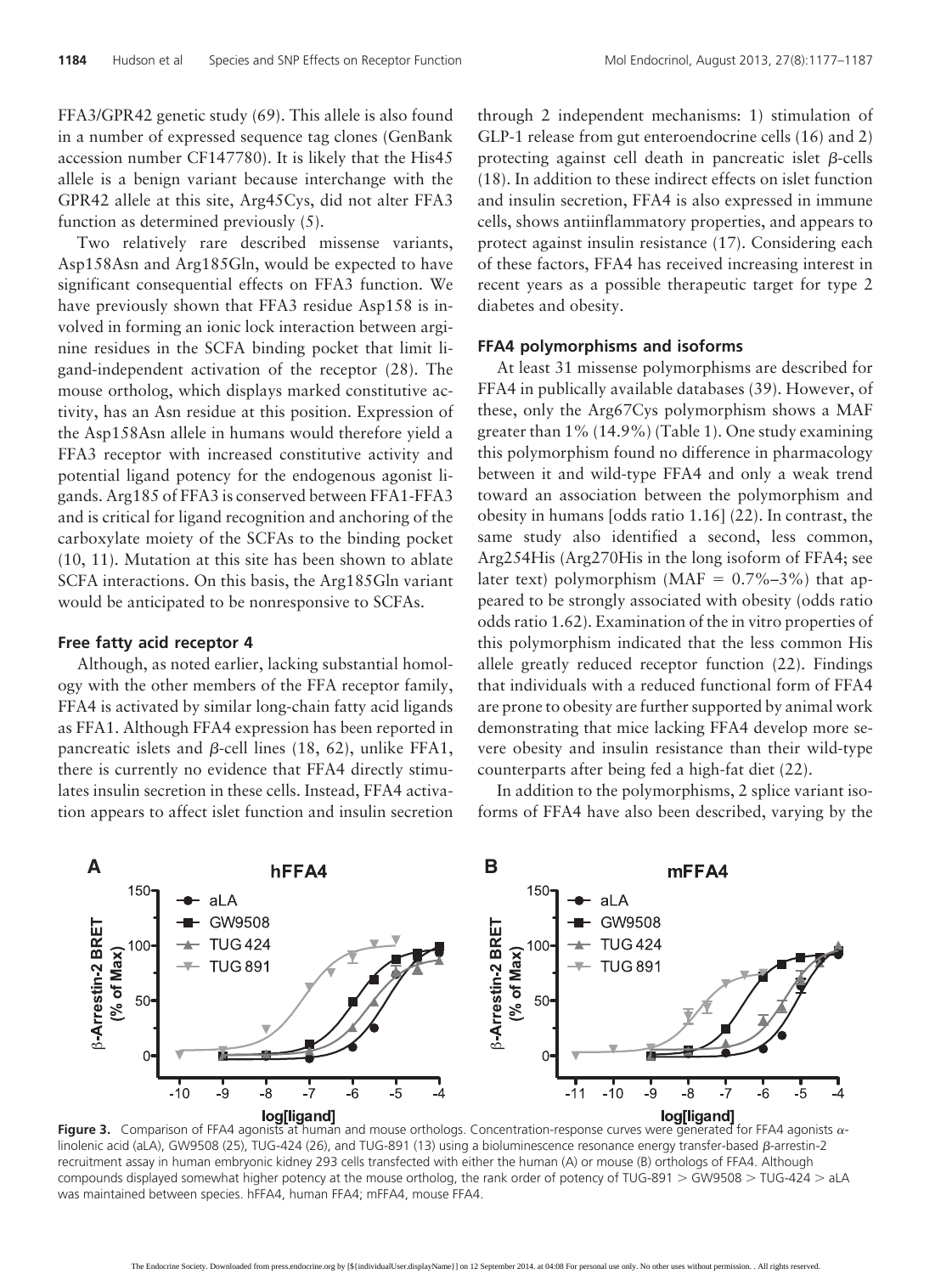presence or absence of a 16-amino acid insertion in the third intracellular loop (70). Interestingly, the longer isoform is present only in humans, making the study of its function in rodent or other nonhuman systems challenging. Functionally, it has been found that although the short isoform of FFA4 couples in vitro to both G proteindependent and  $\beta$ -arrestin pathways, the long isoform couples only to the  $\beta$ -arrestin response (12), indicating that the function of FFA4 may be different in humans from other species in tissues in which the long isoform is present. At present, although expression of FFA4-long has been shown in some tissues, particularly in the colon (71), the broader importance of this isoform and its full expression pattern in human tissues remain largely unknown.

### **Species ortholog variation at FFA4**

At present there are very few described potent and selective synthetic ligands for FFA4. Of these, the only one currently described in the academic literature, TUG-891 [compound 43 (13)], was found to have relatively similar activities at human and mouse orthologs of FFA4. In addition to compounds reported in the academic literature, there are also several patents disclosing potent FFA4 agonists (56, 72, 73); however, few data are disclosed, and no information on the activity of these compounds at nonhuman orthologs of FFA4 is currently available. In our hands, testing a range of both endogenous fatty acids, FFA4 synthetic, and FFA1 synthetic ligands that also show activity at FFA4, we found the pharmacology of most tested ligands at the human and mouse orthologs of FFA4 to be quite similar in a  $\beta$ -arrestin-2 recruitment assay (Figure 3). Although this perhaps suggests species ortholog variation may be less of an issue for FFA4 than the other FFA receptors, the fact that many FFA1 selective ligands are less potent at mouse than human FFA1, but not at mouse than human FFA4, indicates that the FFA1 selectivity of these compounds will be reduced in mouse systems. Furthermore, the specific assay end point measured may influence the observed selectivity of these compounds, as for example at the human ortholog TUG-891 was found to be substantially more FFA4 selective when assessed by  $\beta$ -arrestin-2 recruitment than when assessed using  $Ca^{2+}$  mobilization assays (13). This highlights the critical importance of assessing these factors at the appropriate species orthologs across multiple assay end points before selecting FFA1 or FFA4 ligands for use in nonhuman cells and tissues to ensure that the studies actually target the receptor effectively and selectively.

### **Conclusions**

Most currently studied SNP variants within the open reading frame of members of the FFA receptor group of human GPCRs generally appear to have rather modest effects on the pharmacology and response of these receptors. The potential exceptions to this are the Arg254His polymorphism of FFA4 and the functionality or otherwise of GPR42. However, to date, these issues have not been explored in detail for clinical candidate or even synthetic proof-of-concept ligands, instead centering largely on the function of the endogenously produced ligands. These topics will require significantly more attention as the FFA receptors become better appreciated and more fully validated therapeutic targets. Considerably wider variations in ligand pharmacology have been observed between species orthologs of both FFA1 and, particularly, FFA2, and considerable attention therefore needs to be given to assessing this issue before reaching conclusions on the contribution and role of these receptors in studies performed in nonhuman species. This is of particular relevance, given the importance of rodent models of both metabolic diseases and inflammatory conditions.

### **Acknowledgments**

Address all correspondence and requests for reprints to: Graeme Milligan, PhD, University of Glasgow, Wolfson Link Building 253, University Avenue, Glasgow G12 8QQ, Scotland, United Kingdom. E-mail: [graeme.milligan@glasgow.ac.uk.](mailto:graeme.milligan@glasgow.ac.uk)

This work was supported by Grant 11-116196 from the Danish Council for Strategic Research, Grant 089600/Z/09 from the Wellcome Trust, Grant UGW854/11 from the Strategic Partnership on Food and Drink Science, Scottish Government Programme of Research (to G.M.), and the Canadian Institutes of Health Research (fellowship to B.D.H.).

Disclosure Summary: The authors have nothing to disclose.

#### **References**

- 1. **Blad CC, Tang C, Offermanns S.** G protein-coupled receptors for energy metabolites as new therapeutic targets. *Nat Rev Drug Discov*. 2012;11:603– 619.
- 2. **Smith, NJ**. Low affinity GPCRs for metabolic intermediates: challenges for pharmacologists. *Front Endocrinol (Lausanne)* 2012;3:1.
- 3. **Ryan KK, Seeley RJ.** Food as a hormone. *Science*. 2013;339:918 919.
- 4. **Stoddart LA, Smith NJ, Milligan G.** International Union of Pharmacology. LXXI. Free fatty acid receptors FFA1, -2, and -3: pharmacology and pathophysiological functions. *Pharmacol Rev*. 2008; 60:405– 417.
- 5. **Brown AJ, Goldsworthy SM, Barnes AA, et al.** The orphan G protein-coupled receptors GPR41 and GPR43 are activated by propionate and other short chain carboxylic acids. *J Biol Chem*. 2003; 278:11312–11319.
- 6. **Schmidt J, Smith NJ, Christiansen E, et al.** Selective orthosteric free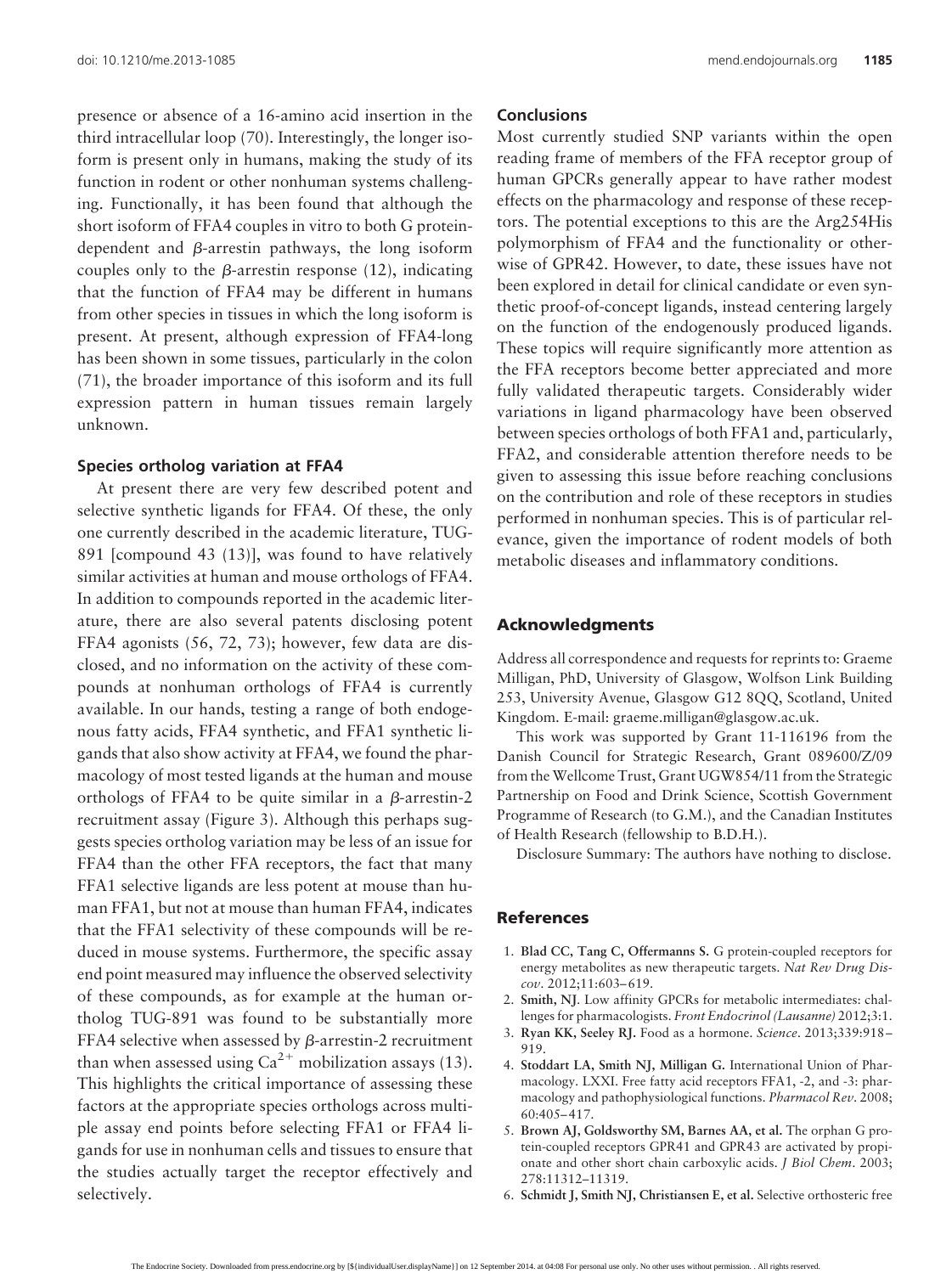fatty acid receptor 2 (FFA2) agonists: identification of the structural and chemical requirements for selective activation of FFA2 versus FFA3. *J Biol Chem*. 2011;286:10628 –10640.

- 7. **Wolever TM, Josse RG, Leiter LA, Chiasson JL.** Time of day and glucose tolerance status affect serum short-chain fatty acid concentrations in humans. *Metabolism*. 1997;46:805– 811.
- 8. **Cummings JH, Pomare EW, Branch WJ, Naylor CP, Macfarlane GT.** Short chain fatty acids in human large intestine, portal, hepatic and venous blood. *Gut.* 1987;28:1221–1227.
- 9. **Fredriksson R, Lagerström MC, Lundin LG, Schiöth HB.** The Gprotein-coupled receptors in the human genome form five main families. Phylogenetic analysis, paralogon groups, and fingerprints. *Mol Pharmacol*. 2003;63:1256 –1272.
- 10. **Sum CS, Tikhonova IG, Neumann S, et al.** Identification of residues important for agonist recognition and activation in GPR40. *J Biol Chem*. 2007;282:29248 –29255.
- 11. **Stoddart LA, Smith NJ, Jenkins L, Brown AJ, Milligan G.** Conserved polar residues in transmembrane domains V, VI, and VII of free fatty acid receptor 2 and free fatty acid receptor 3 are required for the binding and function of short chain fatty acids. *J Biol Chem*. 2008;283:32913–32924.
- 12. **Watson SJ, Brown AJ, Holliday ND.** Differential signaling by splice variants of the human free fatty acid receptor GPR120. *Mol Pharmacol*. 2012;81:631– 642.
- 13. **Shimpukade B, Hudson BD, Hovgaard CK, Milligan G, Ulven T.** Discovery of a potent and selective GPR120 agonist. *J Med Chem*. 2012;55:4511– 4515.
- 14. **Itoh Y, Kawamata Y, Harada M, et al.** Free fatty acids regulate insulin secretion from pancreatic beta cells through GPR40. *Nature*. 2003;422:173–176.
- 15. **Edfalk S, Steneberg P, Edlund H.** Gpr40 is expressed in enteroendocrine cells and mediates free fatty acid stimulation of incretin secretion. *Diabetes*. 2008;57:2280 –2287.
- 16. **Hirasawa A, Tsumaya K, Awaji T, et al.** Free fatty acids regulate gut incretin glucagon-like peptide-1 secretion through GPR120. *Nat Med*. 2005;11:90 –94.
- 17. Oh DY, Talukdar S, Bae EJ, et al. GPR120 is an  $\omega$ -3 fatty acid receptor mediating potent anti-inflammatory and insulin-sensitizing effects. *Cell*. 2010;142:687– 698.
- 18. **Taneera J, Lang S, Sharma A, et al.** A systems genetics approach identifies genes and pathways for type 2 diabetes in human islets. *Cell Metab*. 2011;16:122–134.
- 19. **Kebede M, Alquier T, Latour MG, Semache M, Tremblay C, Poitout V.** The fatty acid receptor GPR40 plays a role in insulin secretion in vivo after high-fat feeding. *Diabetes*. 2008;57:2432– 2437.
- 20. **Maslowski KM, Vieira AT, Ng A, et al.** Regulation of inflammatory responses by gut microbiota and chemoattractant receptor GPR43. *Nature*. 2009;461:1282–1286.
- 21. **Bellahcene M, O'Dowd JF, Wargent ET, et al.** Male mice that lack the G-protein-coupled receptor GPR41 have low energy expenditure and increased body fat content. *Br J Nutr*. 2012;31:1–10.
- 22. **Ichimura A, Hirasawa A, Poulain-Godefroy O, et al.** Dysfunction of lipid sensor GPR120 leads to obesity in both mouse and human. *Nature*. 2012;483:350 –354.
- 23. **Milligan G, Stoddart LA, Smith NJ.** Agonism and allosterism: the pharmacology of the free fatty acid receptors FFA2 and FFA3. *Br J Pharmacol*. 2009;158:146 –153.
- 24. **Hudson BD, Smith NJ, Milligan G.** Experimental challenges to targeting poorly characterized GPCRs: uncovering the therapeutic potential for free fatty acid receptors. *Adv Pharmacol*. 2011;62: 175–218.
- 25. **Briscoe CP, Peat AJ, McKeown SC, et al.** Pharmacological regulation of insulin secretion in MIN6 cells through the fatty acid receptor GPR40: identification of agonist and antagonist small molecules. *Br J Pharmacol*. 2006;148:619 – 628.
- 26. **Christiansen E, Urban C, Merten N, et al.** Discovery of potent and

selective agonists for the free fatty acid receptor 1 [FFA(1)/GPR40], a potential target for the treatment of type II diabetes. *J Med Chem*. 2008;51:7061–7064.

- 27. **Hudson BD, Due-Hansen ME, Christiansen E, et al.** Defining the molecular basis for the first potent and selective orthosteric agonists of the FFA2 free fatty acid receptor.*J Biol Chem.* 2013;288:17296 – 17312
- 28. **Hudson BD, Tikhonova IG, Pandey SK, Ulven T, Milligan G.** Extracellular ionic locks determine variation in constitutive activity and ligand potency between species orthologs of the free fatty acid receptors FFA2 and FFA3. *J Biol Chem*. 2012;287:41195– 41209.
- 29. **Hudson BD, Christiansen E, Tikhonova IG, et al.** Chemically engineering ligand selectivity at the free fatty acid receptor 2 based on pharmacological variation between species orthologs. *FASEB J*. 2012;26:4951– 4965.
- 30. **Bergman EN.** Energy contributions of volatile fatty acids from the gastrointestinal tract in various species. *Physiol Rev*. 1990;70:567– 590.
- 31. **Strasser A, Wittmann HJ, Buschauer A Schneider EH, Seifert R.** Species-dependent activities of G-protein-coupled receptor ligands: lessons from histamine receptor orthologs. *Trends Pharmacol Sci*. 2013;34:13–32.
- 32. **Milligan G.** Orthologue selectivity and ligand bias: translating the pharmacology of GPR35. *Trends Pharmacol Sci*. 2011;32:317– 325.
- 33. **Zhou SF, Liu JP, Chowbay B.** Polymorphism of human cytochrome P450 enzymes and its clinical impact. *Drug Metab Rev*. 2009;41: 89 –295.
- 34. **Insel PA, Tang CM, Hahntow I, Michel MC.** Impact of GPCRs in clinical medicine: monogenic diseases, genetic variants and drug targets. *Biochim Biophys Acta*. 2007;1768:994 –1005.
- 35. **Xiong Y, Swaminath G, Cao Q, et al.** Activation of FFA1 mediates GLP-1 secretion in mice. Evidence for allosterism at FFA1. *Mol Cell Endocrinol*. 2013;369:119 –129.
- 36. **Luo J, Swaminath G, Brown SP, et al.** A Potent class of GPR40 full agonists engages the enteroinsular axis to promote glucose control in rodents. *PLoS One*. 2012;7:e46300.
- 37. **Burant CF, Viswanathan P, Marcinak J, et al.** TAK-875 versus placebo or glimepiride in type 2 diabetes mellitus: a phase 2, randomised, double-blind, placebo-controlled trial. *Lancet*. 2012;379: 1403–1411.
- 38. **Kaku K, Araki T, Yoshinaka R.** Randomized, double-blind, doseranging study of TAK-875, a novel GPR40 agonist, in Japanese patients with inadequately controlled type 2 diabetes. *Diabetes Care*. 2013;36:245–250.
- 39. **1000 Genomes Project Consortium, Abecasis GR, Altshuler D, et al.** A map of human genome variation from population-scale sequencing. *Nature*. 2010;467:1061–1073.
- 40. **Ogawa T, Hirose H, Miyashita K, Saito I, Saruta T.** GPR40 gene Arg211His polymorphism may contribute to the variation of insulin secretory capacity in Japanese men. *Metabolism*. 2005;54:296 – 299.
- 41. **Hamid YH, Vissing H, Holst B, et al.** Studies of relationships between variation of the human G protein-coupled receptor 40 Gene and type 2 diabetes and insulin release. *Diabet Med*. 2005;22:74 – 80.
- 42. **Smith NJ, Stoddart LA, Devine NM, Jenkins L, Milligan G.** The action and mode of binding of thiazolidinedione ligands at free fatty acid receptor 1. *J Biol Chem*. 2009;284:17527–17539.
- 43. **Vettor R, Granzotto M, De Stefani D, et al.** Loss-of-function mutation of the GPR40 gene associates with abnormal stimulated insulin secretion by acting on intracellular calcium mobilization. *J Clin Endocrinol Metab*. 2008;93:3541–3550.
- 44. **Kalis M, Levéen P, Lyssenko V, Almgren P, Groop L, Cilio CM.** Variants in the FFAR1 gene are associated with beta cell function. *PLoS One*. 2007;2:e1090.
- 45. **Lin DC, Zhang J, Zhuang R, et al.** AMG 837: a novel GPR40/FFA1